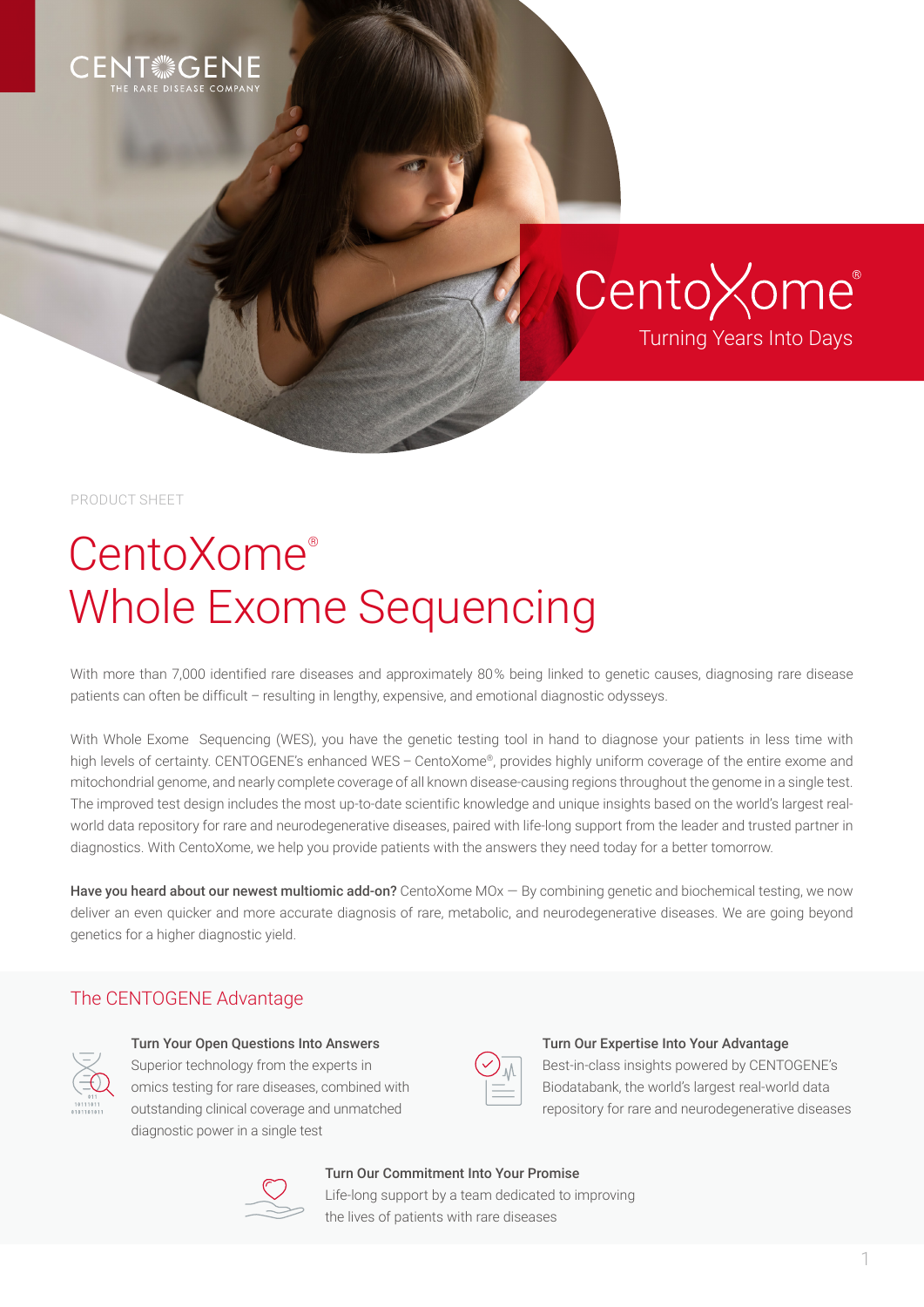### Outstanding Clinical Coverage and Diagnostic Power

The CentoXome design and service delivers the ideal quality and performance from the world leader and trusted partner in rare disease diagnostics with outstanding clinical coverage and unmatched clinical diagnostic power in a single test. Coupling insights from CENTOGENE's Biodatabank for rare and neurodegenerative diseases with superior omics technology, you benefit from a unique approach that increases diagnostic yield by up to 20% compared to standard [WES.](https://www.centogene.com/diagnostics/whole-exome-sequencing)<sup>1-10</sup>

#### Key Features and Performance

| <b>BROAD AND UNIFORM</b><br><b>EXOME &amp; MITOCHONDRIAL</b><br><b>GENOME COVERAGE</b> | Mean depth $\geq 100x$<br>Highly uniform coverage of the entire exome ( $\sim$ 20,000 genes), +/-10 bp<br>$\bullet$ .<br>exon-intron boundaries, and complete mitochondrial genome (37 genes);<br>with $\geq$ 98.0% target regions covered at $\geq$ 20x                                                                                                                                                                                                   |
|----------------------------------------------------------------------------------------|------------------------------------------------------------------------------------------------------------------------------------------------------------------------------------------------------------------------------------------------------------------------------------------------------------------------------------------------------------------------------------------------------------------------------------------------------------|
| <b>ENHANCED COVERAGE</b><br>OF CLINICALLY RELEVANT<br><b>REGIONS</b>                   | • $\sim$ 8000 disease-associated genes (OMIM®, HGMD®, the CENTOGENE Biodatabank), with<br>$\geq$ 99.0% target regions covered at $\geq$ 20x<br>> 99.0% of all known clinically relevant variants in coding and non-coding regions<br>$\bullet$ .<br>(HGMD®, ClinVar, CENTOGENE's Biodatabank for rare and neurodegenerative diseases)                                                                                                                      |
| <b>VARIANT TYPES</b>                                                                   | Highly sensitive and specific detection of SNVs, InDels, CNVs of exon-level<br>to cytogenomic-level changes, UPD*, and mtDNA with heteroplasmy $\geq 15.0\%$<br>Sensitivity<br>$\bullet$<br>- SNVs and InDels $( \leq 55bp )$ > 99.6%<br>- CNVs $( \geq 3 \text{ exons})^{**}$<br>>95.0%<br>Specificity of > 99.9% is guaranteed for all reported variants***                                                                                              |
| <b>TECHNICAL</b><br><b>DETAILS</b>                                                     | Illumina paired-end next-generation sequencing (NGS) technology (2x150 bp)<br>Exome capture with custom-designed reagents based on Twist <sup>®</sup> Human<br>Core Exome, with 18-20Gb of sequencing data generated per patient<br>Nuclear genome aligned to GRCh37/hg19 Human genome assembly<br>$\bullet$<br>Mitochondrial genome aligned to the revised Cambridge Reference Sequence<br>$\bullet$<br>(rCRS) of the Human Mitochondrial DNA (NC_012920) |

SNVs: single nucleotide variants; InDels: small insertions/deletions; CNVs: copy number variations; UPD: uniparental disomy; mtDNA: mitochondrial DNA

- UPD screening is performed using an in-house specific algorithm for the following well-known clinically relevant chromosomal regions: 6q24, 7, 11p15.5, 14q32, 15q11q13, 20q13 and 20
- CNV detection software has a sensitivity > 95.0% for all homozygous/hemizygous and mitochondrial deletions, as well as heterozygous deletions/ duplications and homozygous/hemizygous duplications spanning at least three consecutive exons
- Variants with low quality and/or unclear zygosity are confirmed by orthogonal methods (i.e., SNVs and InDels by Sanger sequencing; CNVs by Multiplex ligation-dependent probe amplification, MLPA; quantitative polymerase chain reaction, qPCR; or chromosomal microarray, CMA)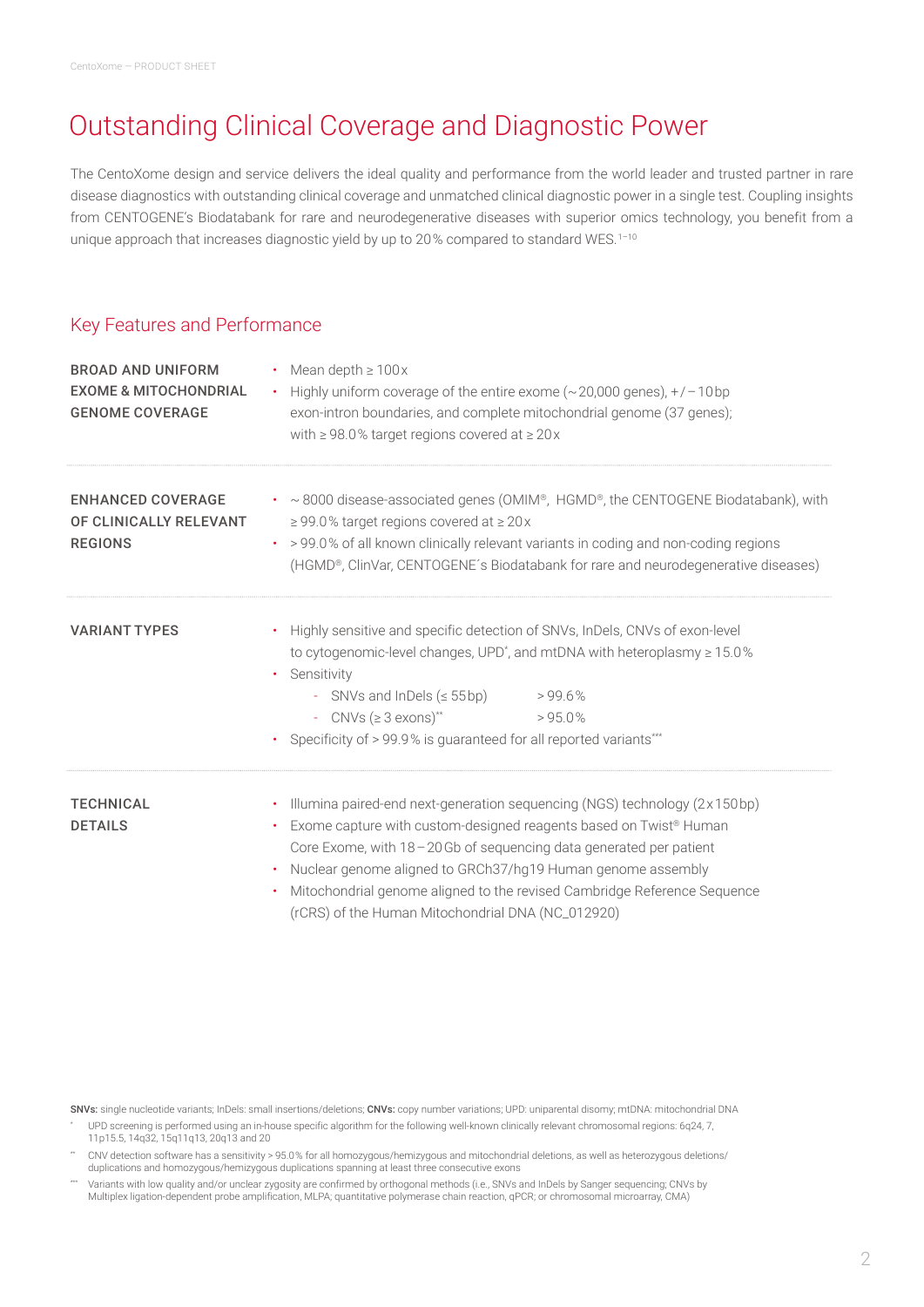## Tailored Testing and Life-Long Diagnostic Support

We offer flexible testing options and additional services to provide a CentoXome analysis tailored to your patient's needs, such as WES for ongoing pregnancies with fetal abnormalities for prenatal diagnostics, CentoXome Prenatal, and a multiomic WES solution, CentoXome MOx, that integrates deep exomic and biochemical insights in a single test, enabling early diagnosis, better prognosis, and optimized treatments for rare and metabolic diseases. Committed to improving the lives of patients, our CentoXome testing solutions are paired with life-long diagnostic support via a free-of-charge and proactive reclassification program, as well as an affordable case-level reanalysis.

#### Options & Additional Services

| <b>TURNAROUND TIME</b>                                         | • Regular: $\leq$ 30 business days<br>FAST: $\leq$ 15 business days                                                                                                                                                                                                                                                                                                                                                                                                                                                                                                                                                                                                      |
|----------------------------------------------------------------|--------------------------------------------------------------------------------------------------------------------------------------------------------------------------------------------------------------------------------------------------------------------------------------------------------------------------------------------------------------------------------------------------------------------------------------------------------------------------------------------------------------------------------------------------------------------------------------------------------------------------------------------------------------------------|
| <b>TESTING DESIGN*</b>                                         | Solo, Duo, Trio, and Trio PLUS                                                                                                                                                                                                                                                                                                                                                                                                                                                                                                                                                                                                                                           |
| <b>RAW DATA</b>                                                | Raw data available free-of-charge for download (FASTQ, BAM, VCF files) along with<br>filtered and annotated variant table (XLS file) for further research                                                                                                                                                                                                                                                                                                                                                                                                                                                                                                                |
| <b>GENOME-WIDE ANALYSIS</b><br>OF STRUCTURAL VARIANTS          | CentoArray® (chromosomal microarray analysis, CMA)                                                                                                                                                                                                                                                                                                                                                                                                                                                                                                                                                                                                                       |
| LIFE-LONG<br><b>RECLASSIFICATION</b><br><b>AND RE-ANALYSIS</b> | • Proactive variant-level re-evaluation and reclassification at no extra cost**<br>Case-level reanalysis and medical reinterpretation at an affordable cost in case<br>of uncertain or negative results (i.e., new clinical information, one-year intervals)                                                                                                                                                                                                                                                                                                                                                                                                             |
| <b>CENTOXOME PRENATAL***</b>                                   | Expedited and prioritized testing ( $\leq$ 15 business days) specifically designed for<br>ongoing pregnancies<br>Includes cell culture and maternal contamination testing                                                                                                                                                                                                                                                                                                                                                                                                                                                                                                |
| <b>CENTOXOME MOX</b>                                           | Integrates WES with biochemical testing for inherited metabolic disorders (IMDs) and<br>hereditary angioedema (HAE), including proprietary biomarkers, in a single solution<br>Biochemical testing allows for orthogonal confirmation of disease accelerating the<br>diagnosis path by avoiding stepwise testing<br>Indicated for patients with complex and overlapping symptoms, varying age of onset<br>and severity, or symptoms suggestive of IMDs or HAE (e.g., babies and children<br>critically ill that need a fast diagnosis, babies with abnormal newborn screening results,<br>patients with symptoms related to neurological conditions of unknown etiology) |

We are ready to go beyond genetics, to go beyond diagnostics. Learn now more about our Multiomic Solutions: [centogene.com/mox](http://centogene.com/mox)

\* Solo: only the affected index patient is tested; Duo: index patient and affected or unaffected family member are tested; Trio: index patient and two family members, affected or unaffected are tested; PLUS: additional family member beyond Trio is tested. Mitochondrial genome analysis is performed only for the index patient and maternal samples

More details about [Variant Reclassification Program](https://www.centogene.com/diagnostics/variant-reclassification-program.html)

<sup>\*\*\*</sup> We do not offer WES-based CNV and mitochondrial genome analysis with CentoXome Prenatal due to technical limitation. More details about [Prenatal Testing](https://www.centogene.com/diagnostics/prenatal-testing.html)